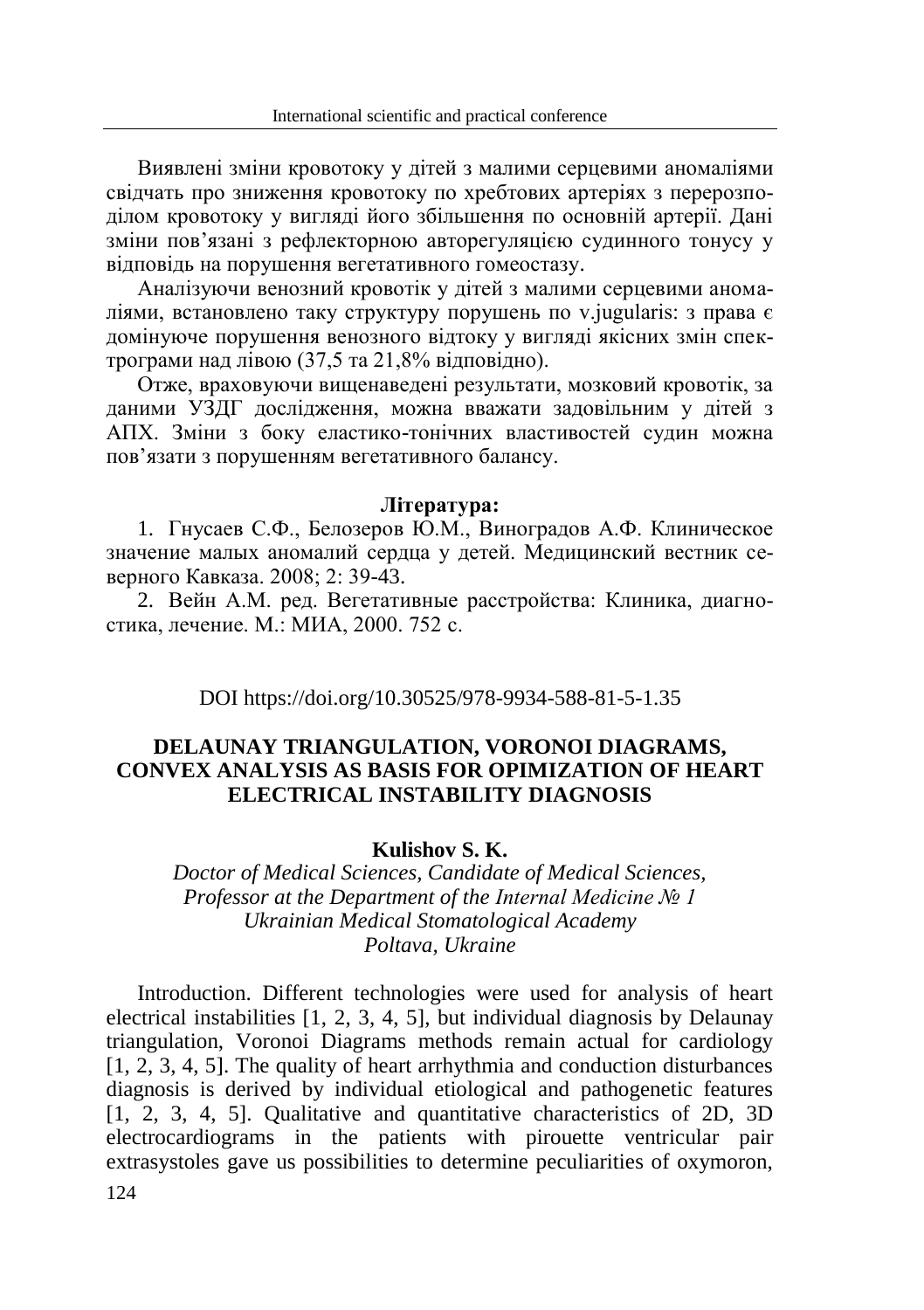fractal and antifractal, racemic Moebius strip like transitions and iteration  $[6, 7]$  (fig. 1).

The purpose of this study was to streamline of individual diagnosis by Delaunay triangulation, Voronoi Diagrams, convex methods for heart electrical instabilities diagnosis as prerequisite to treatment.

Methods. The object of study was 30 electrocardiograms with different types of heart electrical instabilities. We used algorithm for diagnosing heart electrical instability, which reduces to qualitative and quantitative analysis of electrocardiograms (ECG) in standard, inverted, 3D (as rotation bodies of ECG elements) forms; constructing graphs, including "Gift wrapping" algorithm; Delaunay triangulation, Voronoi Diagrams analysis, calculation distances between points, angles between arcs, graphs; comparison of qualitative and quantitative characteristics of these arcs, graphs; the rotation volume, surfaces of the electrocardiograms elements; formulation of the diagnostic conclusion.



**Fig. 1. The convex hull of complexes and rotation bodies of electrocardiogram elements as Moebius strip like constituents in the patients with pair pirouette ventricular premature beats [6]**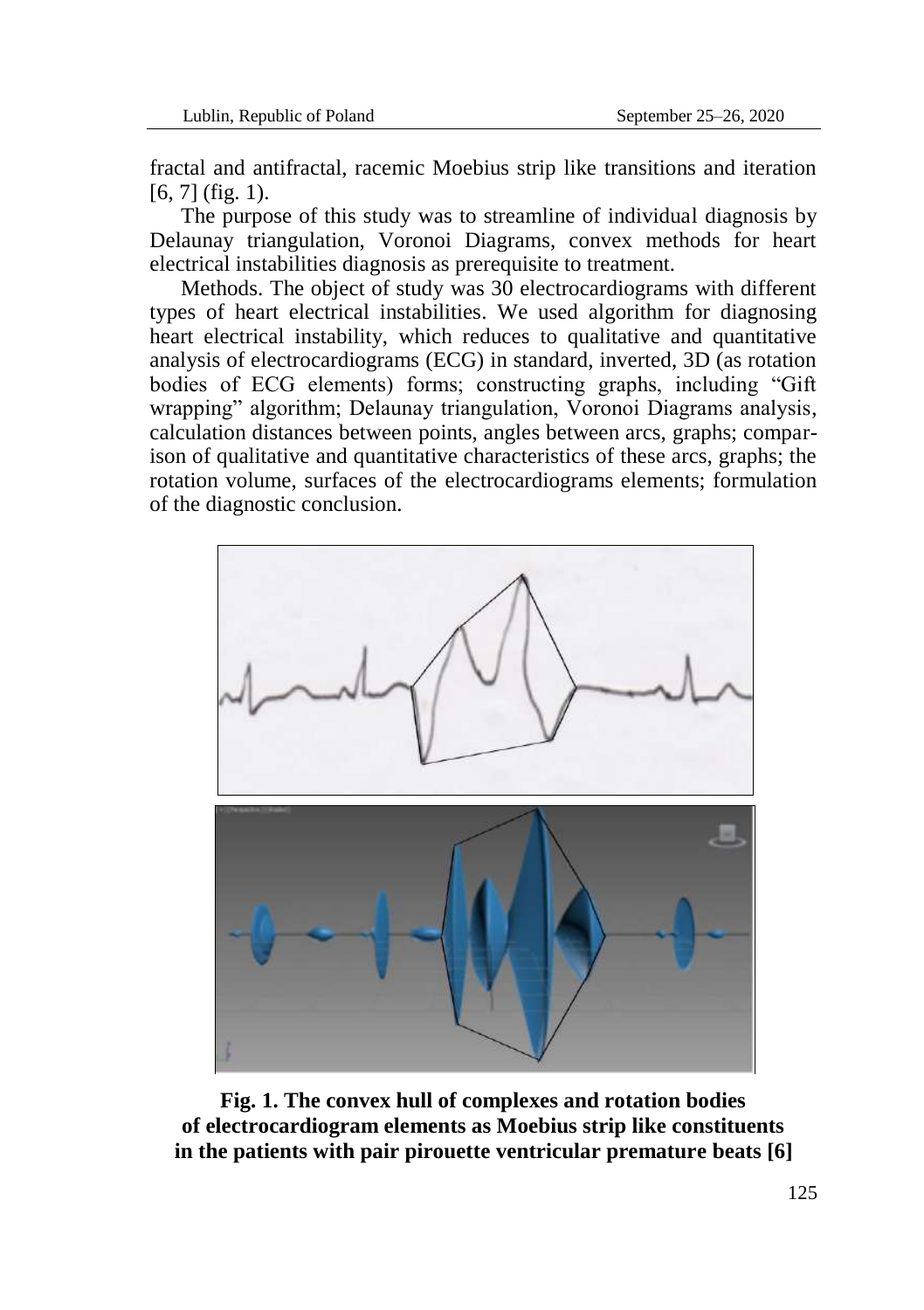We were used Typical Conceptual Spaces by some general principles [8] and our concepts of it [4, 5].

Results. We determinate disturbances of heart rhythm and conductivity components as unity of opposites, antonyms; oxymorons [1, 2, 3, 4, 5]. Qualitative and quantitative characteristics of electrocardiograms in the patients with heart electrical instabilities, including pirouette ventricular pair extrasystoles, pirouette ventricular tachycardia gave us possibilities to determine peculiarities of oxymoron, fractal and anti-fractal, racemic Moebius strip like transitions and iteration [6, 7].



**Fig. 2. Delaunay triangulation ECG analysis in the patients with pair pirouette ventricular premature beats**

The rotation volume of the spin dependent electrocardiograms elements showed the performed depolarization and repolarization work in the atria and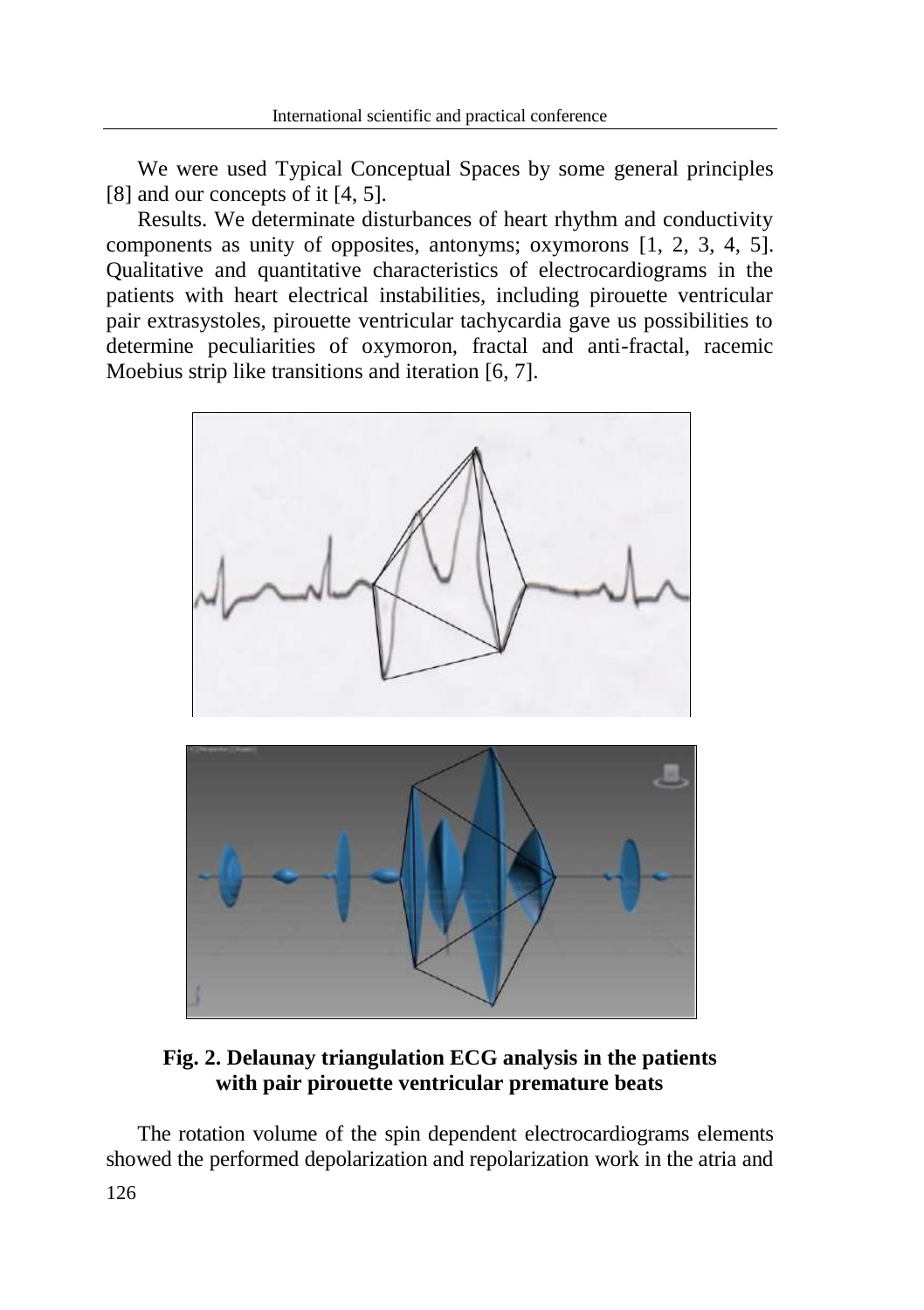ventricles as a derivative of speed and time [4, 5]. The surface of such bodies reflects the front of movement of electromagnetic waves. Qualitative and quantitative characteristics of 3D electrocardiograms gave us possibilities to determine peculiarities of rhythm and conduction disturbances [4, 5].



# **Fig. 3. Delaunay triangulation and Voronoi Diagrams ECG analysis in the patients with pair pirouette ventricular premature beats**

Discussion. The proposed technology of heart electrical instability analysis by using Delaunay triangulation and Voronoi Diagrams, convex ECG analysis promotes understanding of heart electrical instability mechanisms, improves the quality of diagnosis as precondition to correct of the treatment. Electrical instability of the heart is derived from its structural and electrical remodeling [1, 2, 3, 4, 5, 6]. Characteristics of volume, surface, spin, chirality of rotation bodies of electrocardiogram elements give us possibilities to determine depolarization and repolarization electro-magnetic picture, oxymo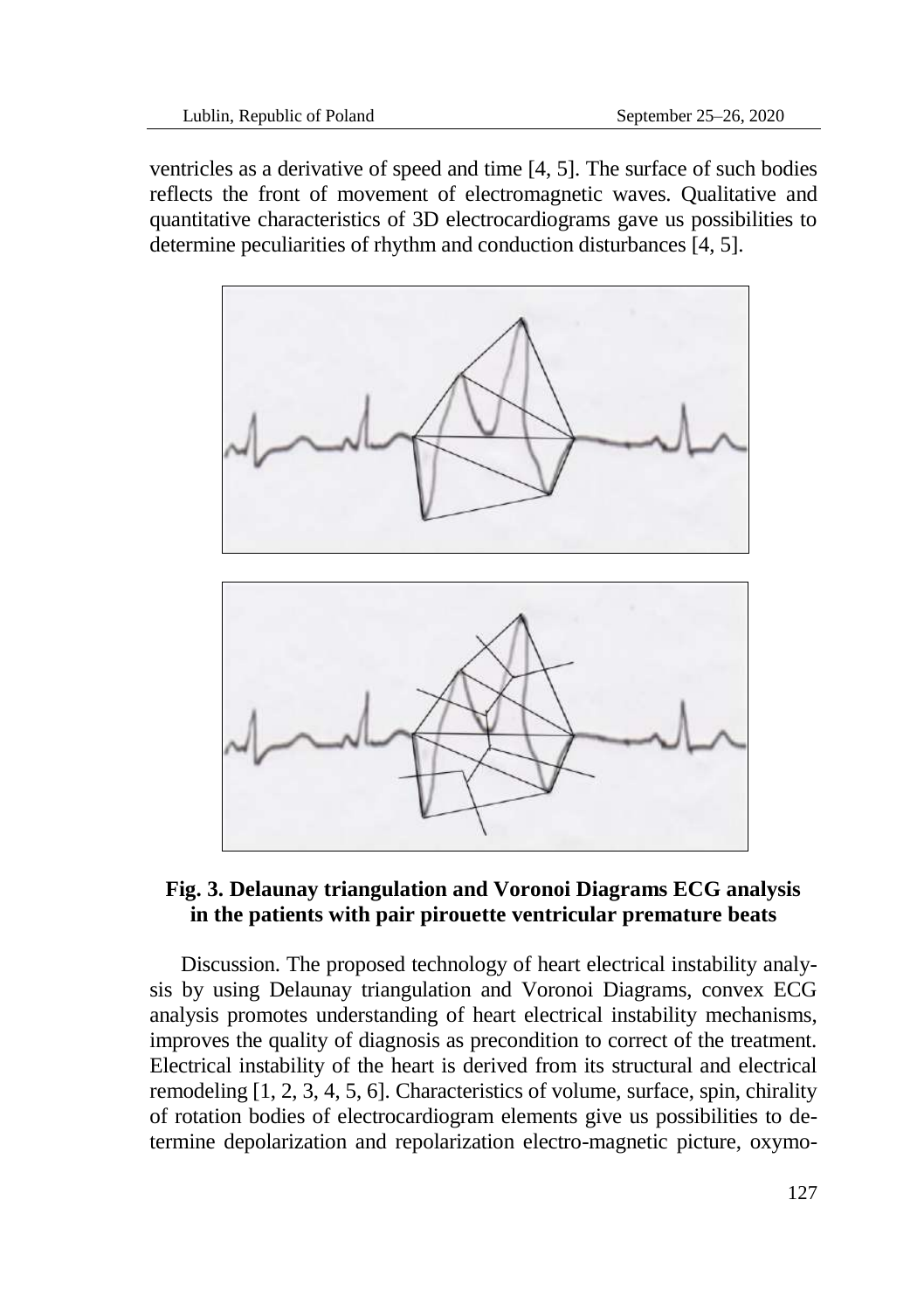ron, fractal and anti-fractal, Moebius strip like transitions and iteration, state of electrical heart instabilities [2, 3, 4, 5, 6, 7].

Conclusion. Delaunay triangulation, Voronoi Diagrams, convex analysis of electrocardiograms gave us possibilities to improve the quality of heart electric instability mechanisms diagnosis.

Such mathematical methods are a prerequisite for a better understanding of treatment directions.





**Fig. 4. The convex hull of complexes and rotation bodies of electrocardiogram and Voronoi Diagrams analysis in the patients with pair pirouette ventricular premature beats**